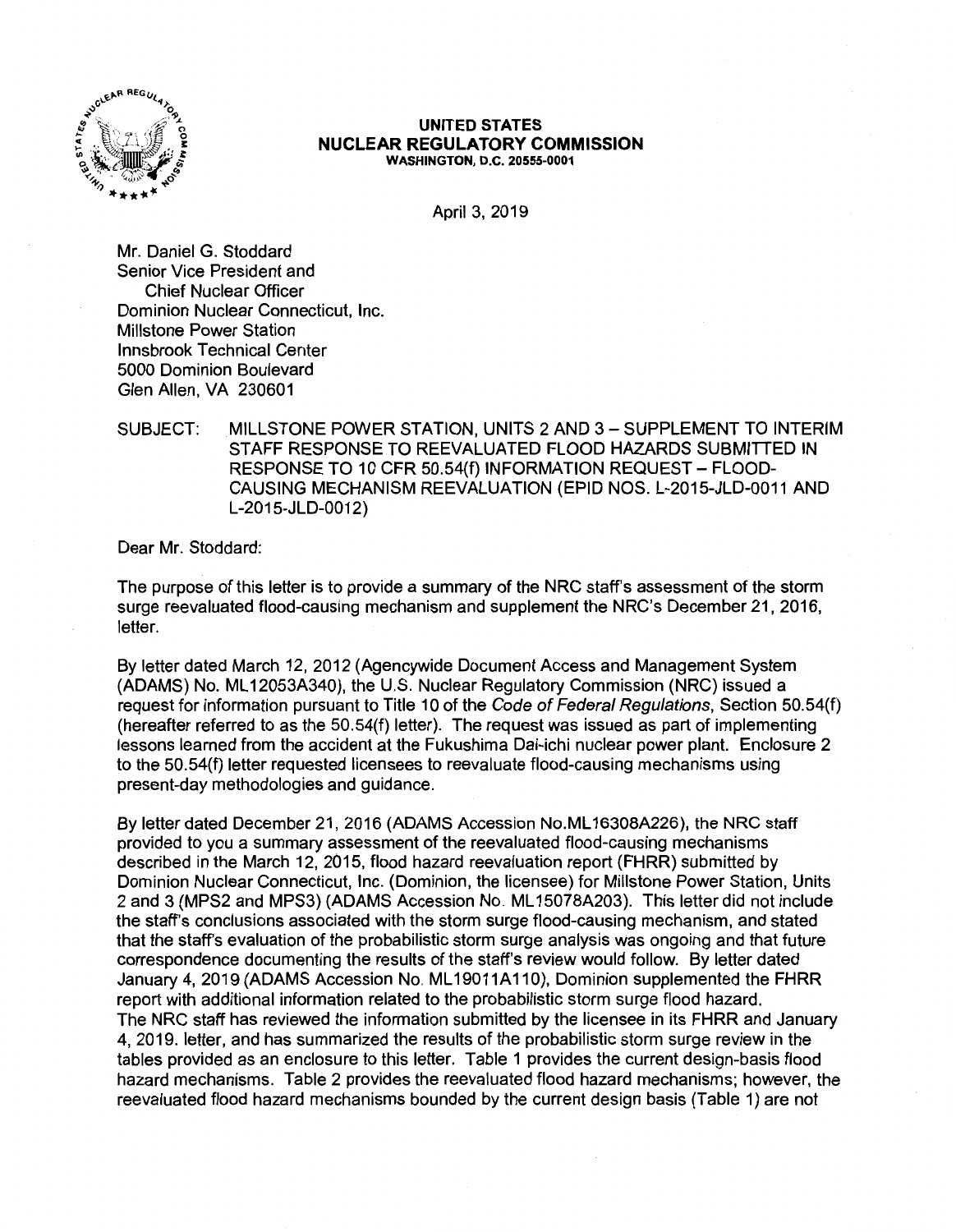included. Because of the difference in the licensing basis and the reevaluated hazard elevations for MPS2 and MPS3, there is a Table 1 and Table 2 for each site. The NRC staff also notes that the values for mechanisms in Table 2 considered to be not bounded by the current design basis, other than storm surge, remain unchanged from the NRC's December 21, 2016, letter.

As stated in its December 21, 2016, letter, the licensee submitted both deterministic and probabilistic storm surge analyses in its FHRR, but proposed using its results for the probabilistic storm surge analysis as an input for the additional assessments. The NRC staff agreed with this approach. The NRC staff reviewed the storm surge analysis and notes that the storm surge values reflected in Table 2 of this letter are representative of an annual exceedance probability that supports decision-making, which is typically  $10^{-3}$  (with margin) to  $10^{-4}$ . This approach is consistent the performance of an integrated assessment as described in Nuclear Energy Institute (NEI) 16-05, Revision 1, "External Flooding Assessment Guidelines" (ADAMS Accession No. ML 16165A 178). Guidance document NEI 16-05, Revision 1, has been endorsed by Japan Lessons-Learned Division (JLD) interim staff guidance (ISG) JLD-ISG-2016-01, "Guidance for Activities Related to Near-Term Task Force Recommendation 2.1, Flood Hazard Reevaluation" (ADAMS Accession No. ML16162A301). The application of the storm surge values presented in Table 2 for methods other than those described in JLD-ISG-2016-01 should be closely coordinated with the NRC staff to ensure adequate communication.

In order to complete its response to the information requested by Enclosure 2 to the 50.54(f) letter, the licensee is expected to submit an integrated assessment or a focused evaluation, as appropriate, to address the reevaluated flood hazards that exceed the current design basis, as described in the NRC letter dated September 1, 2015, "Coordination of Request for Information Regarding Flooding Hazard Reevaluation and Mitigating Strategies for Beyond-Design-Basis External Events" (ADAMS Accession No. ML 15174A257). This letter describes the changes in the NRC's approach to the flood hazard reevaluations that were approved by the Commission in its Staff Requirements Memorandum to COMSECY-15-0019, "Closure Plan for the Reevaluation of Flooding Hazards for Operating Nuclear Power Plants" (ADAMS Accession No. ML 15209A682).

Further, the NRC staff has concluded that the licensee's reevaluated flood hazard information reflected in Table 2 is a suitable input for the remaining flooding assessments associated with the 50.54(f) letter. The NRC staff issued a staff assessment by letter dated October 3, 2018 (ADAMS Accession No. ML 18256A200), that provides the documentation supporting the NRC staff's conclusions summarized in the December 21, 2016, letter, and plans to issue a staff assessment documenting the basis for the storm surge conclusions at a later time.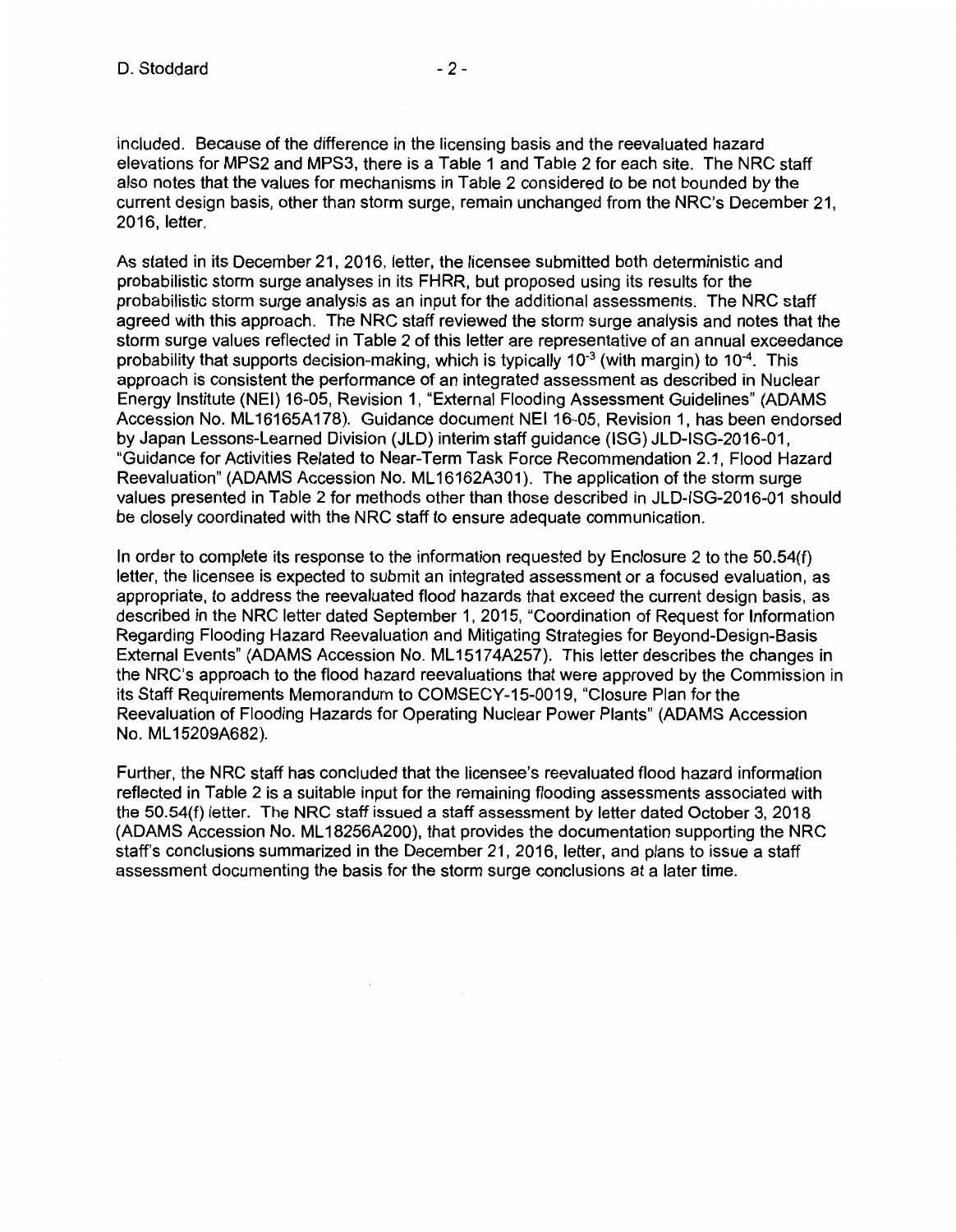D. Stoddard - 3 -

 $\overline{\phantom{a}}$ 

If you have any questions, please contact me at (301) 415-3809 or e-mail at

Juan.Uribe@nrc.gov.

~I Sincerely, <sup>I</sup>I / <sup>I</sup>  $=$  $\frac{1}{2}$   $\frac{1}{2}$   $\frac{1}{2}$   $\frac{1}{2}$   $\frac{1}{2}$  $\cup$   $\cup$ 

Juan Uribe, Project Manager Beyond-Design-Basis Management Branch Division Office of Nuclear Reactor Regulation

Docket Nos. 50-336 and 50-423

Enclosure: Summary of Results of Flooding Hazard Re-Evaluation Report

cc w/encl: Distribution via Listserv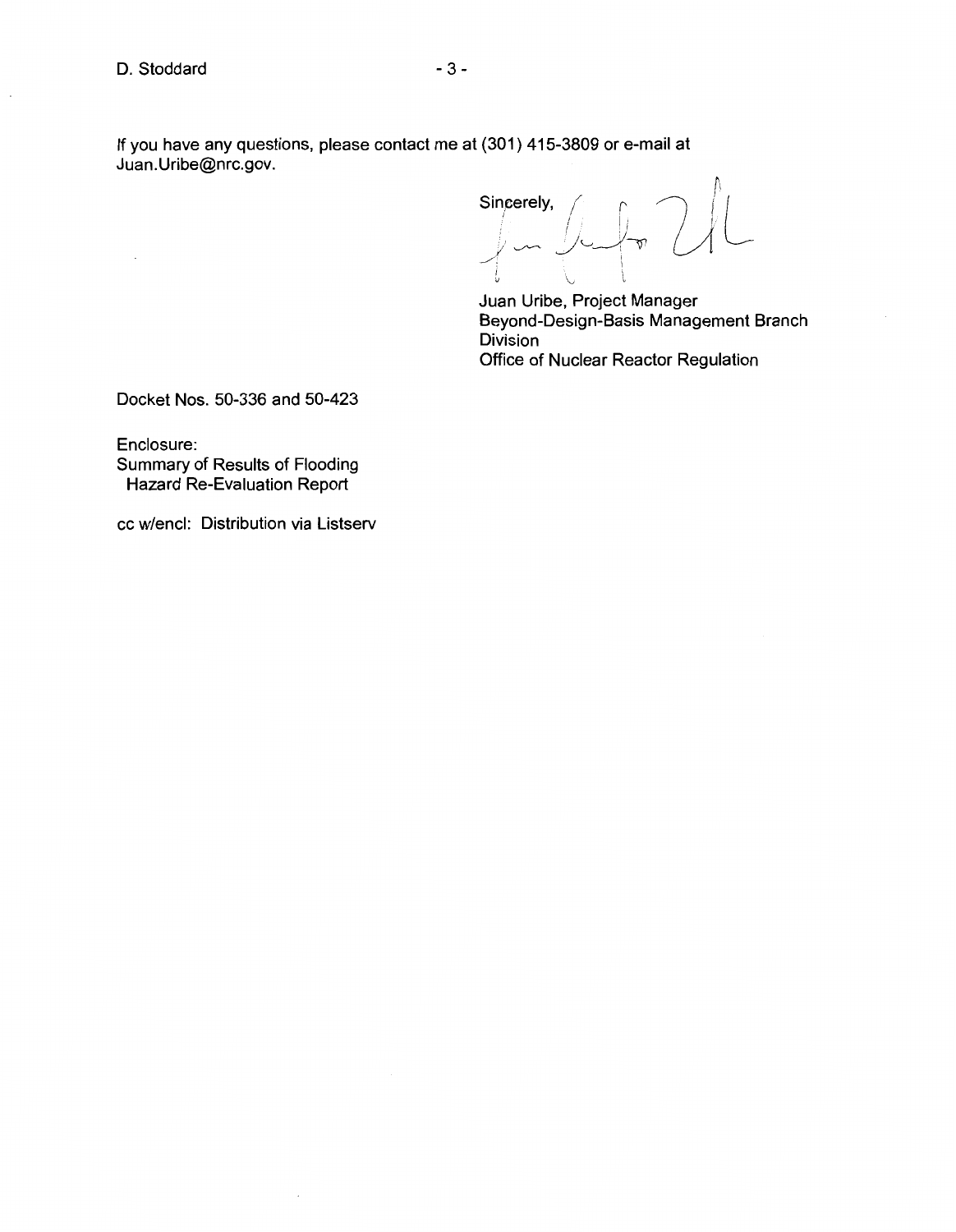| <b>Mechanism</b>                                                                                  | <b>Stillwater</b><br><b>Elevation</b>      | <b>Waves/Runup</b>                     | <b>Design</b><br><b>Basis Flood</b><br><b>Hazard</b><br><b>Elevation</b> | <b>Reference</b>                                                                                                                                                                                                        |
|---------------------------------------------------------------------------------------------------|--------------------------------------------|----------------------------------------|--------------------------------------------------------------------------|-------------------------------------------------------------------------------------------------------------------------------------------------------------------------------------------------------------------------|
| <b>Local Intense</b><br><b>Precipitation</b>                                                      | 14.5 feet (ft.)<br>Mean sea level<br>(MSL) | Minimal                                | 14.5 ft.<br><b>MSL</b>                                                   | FHRR Table 1.2-1                                                                                                                                                                                                        |
| <b>Streams and Rivers</b>                                                                         | No Impact<br>on the Site<br>Identified     | No Impact<br>on the Site<br>Identified | No Impact<br>on the Site<br>Identified                                   | FHRR Section 1.2-<br>1                                                                                                                                                                                                  |
| <b>Failure of Dams and</b><br><b>Onsite Water</b><br><b>Control/Storage</b><br><b>Structures</b>  | Not Included in<br><b>DB</b>               | Not Included in<br><b>DB</b>           | Not Included<br>in DB                                                    | <b>FHRR Sections</b><br>2.3.3 and 3.3                                                                                                                                                                                   |
| <b>Storm Surge</b><br>Storm Surge (standing<br>wave) within the<br>Intake Structure for<br>Unit 2 | 26.5 ft. MSL                               | <b>NA</b>                              | 26.5 ft. MSL                                                             | <b>FHRR Sections 3.4</b><br>and 3.9. FHRR<br>Table 3.0-1.<br><b>Updated from</b><br><b>Interim Staff</b><br>Response (ISR)<br>letter<br>ML16308A234.<br><b>See FHRR</b><br>supplement<br>ML19011A110, Att.<br>A Table 6 |
| Storm Surge at the<br>Unit 2 Powerblock                                                           | 18.2 ft. MSL                               | $6.9$ ft.                              | 25.1 ft. MSL                                                             | <b>FHRR Sections 3.4</b><br>and 3.9. FHRR<br>Table 3.0-1.<br><b>Updated from ISR</b><br>letter<br>ML16308A234.<br><b>See FHRR</b><br>supplement<br>ML19011A110, Att.<br>A Table 6                                       |

# **Table 1. Current Design Basis Flood Hazards1**

<sup>&</sup>lt;sup>1</sup> In the December 21, 2016, ISR letter (ML16308A234), the staff presented elevations in National Geodetic Vertical Datum of 1929 (NGVD29) datum. For this ISR table, which includes storm surge, the staff is using MSL to be consistent with previous licensee submittals which equated MSL with NGVD29. As a result, no numeric values previously presented in this set of tables for Units 2 and 3 were affected by this datum change.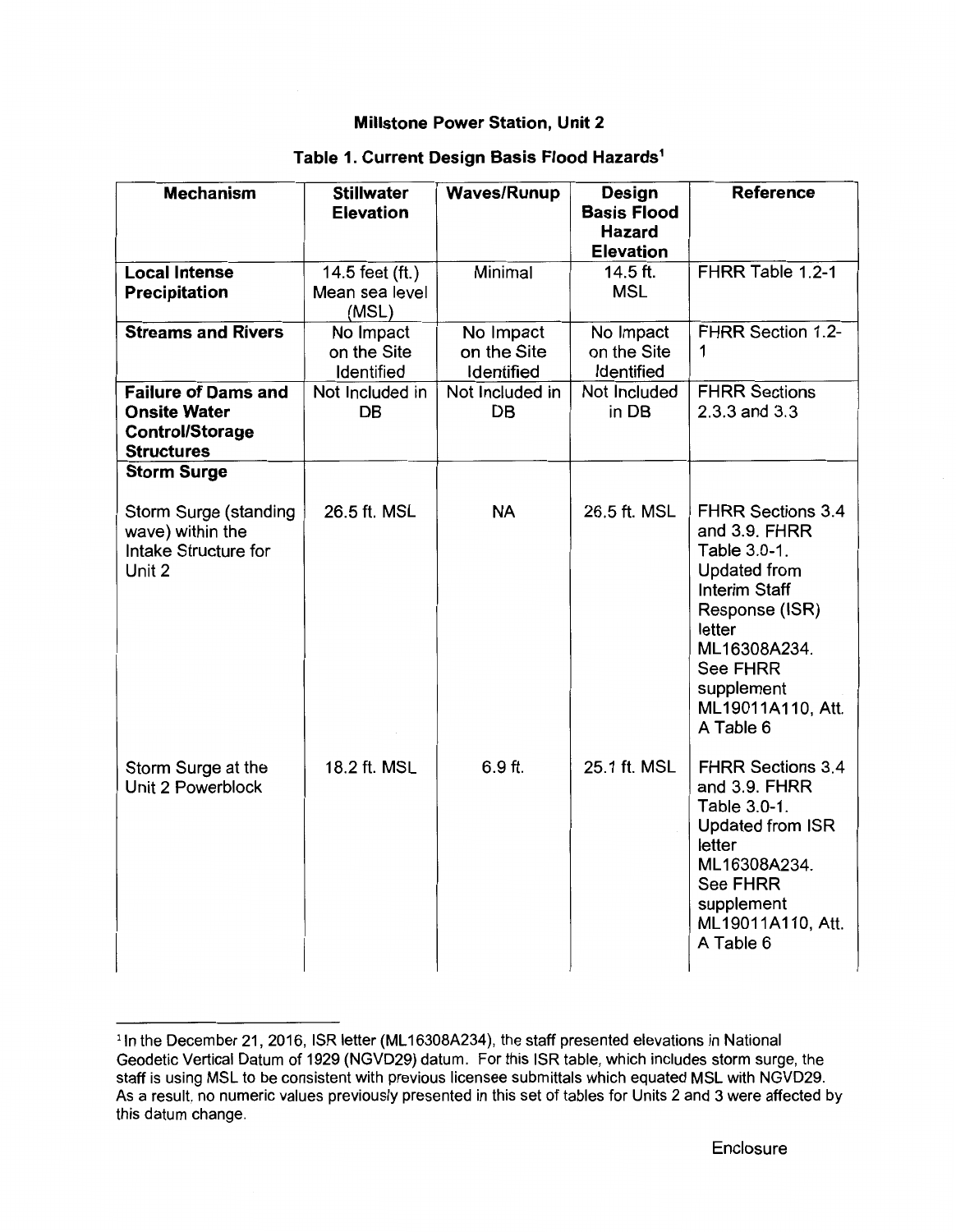| <b>Seiche</b>               | No Impact on      | No Impact on      | No Impact on      | FHRR Table 1.2-1 |
|-----------------------------|-------------------|-------------------|-------------------|------------------|
|                             | the Site          | the Site          | the Site          |                  |
|                             | Identified        | <b>Identified</b> | <b>Identified</b> |                  |
| <b>Tsunami</b>              | Not included      | Not included      | Not included      | FHRR Table 1.2-1 |
|                             | in DB             | in DB             | in DB             |                  |
| Ice-Induced                 | No Impact on      | No Impact on      | No Impact on      | FHRR Table 1.2-1 |
| <b>Flooding</b>             | the Site          | the Site          | the Site          |                  |
|                             | Identified        | Identified        | <b>Identified</b> |                  |
| <b>Channel</b>              | No Impact on      | No Impact on      | No Impact on      | FHRR Table 1.2-1 |
| <b>Migrations/Diversion</b> | the Site          | the Site          | the Site          |                  |
|                             | <b>Identified</b> | <b>Identified</b> | <b>Identified</b> |                  |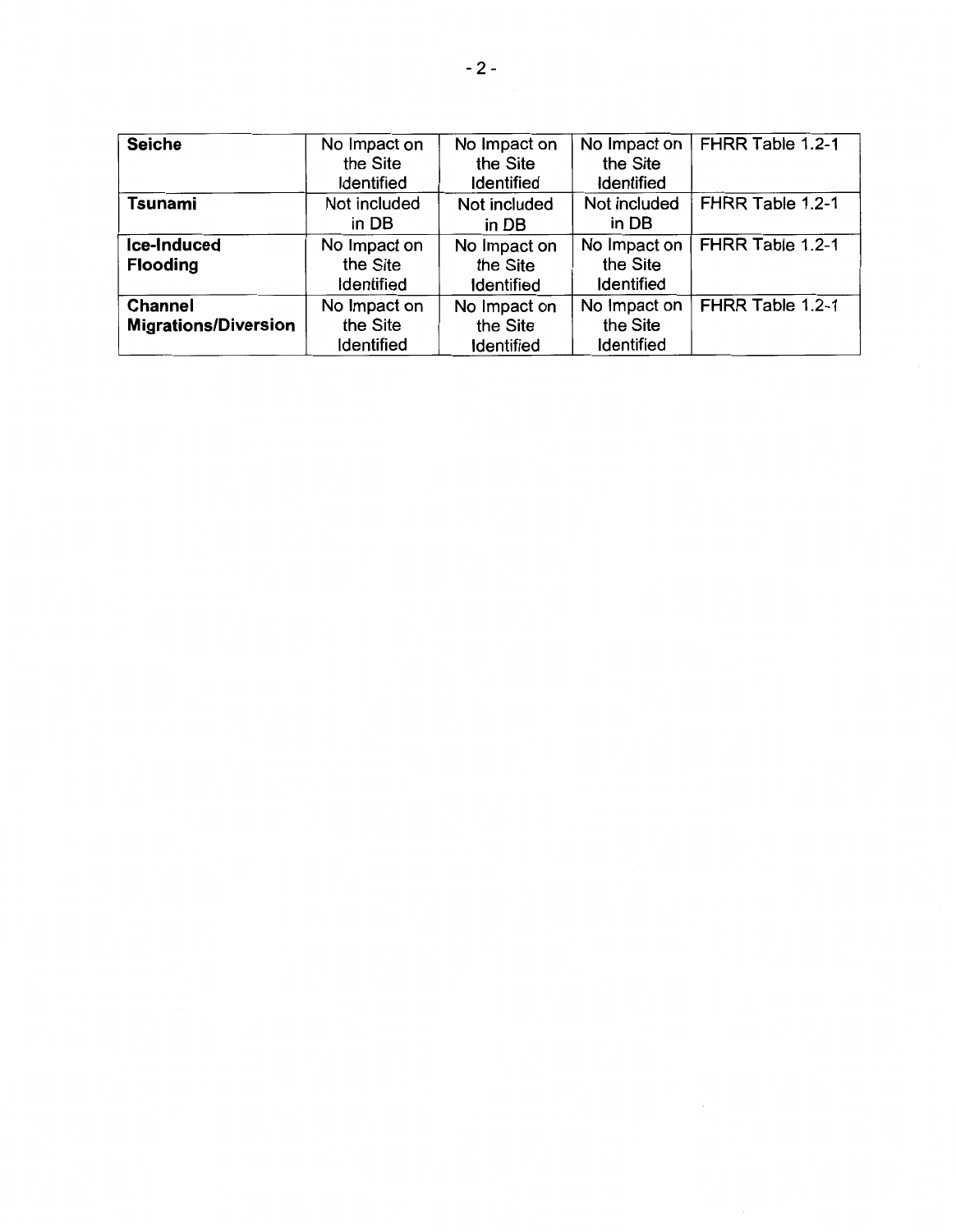## **Table 2. Reevaluated Flood Hazards for Flood-Causing Mechanisms**

| <b>Mechanism</b>                                                                      | <b>Stillwater</b><br><b>Elevation</b> | <b>Waves/Runup</b>                                                                 | <b>Reevaluated</b><br>Hazard<br><b>Elevation</b>                                                           | <b>Reference</b>                                                                                                                                               |
|---------------------------------------------------------------------------------------|---------------------------------------|------------------------------------------------------------------------------------|------------------------------------------------------------------------------------------------------------|----------------------------------------------------------------------------------------------------------------------------------------------------------------|
| <b>Local Intense</b><br><b>Precipitation</b>                                          | 17.5 ft. MSL                          | Minimal                                                                            | 17.5 ft. MSL                                                                                               | <b>FHRR Section</b><br>3.1                                                                                                                                     |
| <b>Streams and</b><br><b>Rivers</b>                                                   | 11.2 ft. MSL                          | Not applicable                                                                     | 11.2 ft. MSL                                                                                               | <b>FHRR Section</b><br>2.2                                                                                                                                     |
| <b>Storm Surge</b>                                                                    |                                       |                                                                                    |                                                                                                            |                                                                                                                                                                |
| <b>Storm Surge</b><br>(standing wave)<br>within the Intake<br>Structure for<br>Unit 2 | $16.92$ ft. MSL                       | <b>NA</b>                                                                          | 27.56 ft. MSL $3$                                                                                          | Updated from<br><b>ISR</b> letter<br>ML16308A234.<br>See calculation<br>package NAI-<br>1996-001<br>referenced by<br><b>FHRR</b><br>supplement<br>ML19011A110. |
| Storm Surge at<br>the Unit 2<br>Powerblock                                            | 17.5 ft. MSL                          | Negligible at<br>east side of<br><b>MPS 2.</b><br>2.3 ft. at west<br>side of MPS2. | 17.5 ft. MSL at<br>east side of<br>MPS <sub>2</sub><br>19.8 ft. MSL at<br>west side of<br>MPS <sub>2</sub> | <b>Updated from</b><br><b>ISR</b> letter<br>ML16308A234.<br><b>See FHRR</b><br>supplement<br>ML19011A110,<br>Att. A, Table 6.                                  |
| Tsunami                                                                               | 14.7 ft. MSL                          | Not applicable                                                                     | 14.7 ft. MSL                                                                                               | <b>FHRR Section</b><br>2.6                                                                                                                                     |

<sup>&</sup>lt;sup>2</sup> External reevaluated water levels at the Unit 2 intake structure were reported as 16.9 ft. for stillwater and 37.2 ft. for the external total water level (including wave runup of 20.3 ft.). However, the COB is for service water pumps within the Unit 2 intake structure.

<sup>&</sup>lt;sup>3</sup> This reported value is the maximum water level from 4 cases evaluated for Unit 2 internal water levels using the GOTHIC code as presented in calculation package NAl-1996-001, which is referenced as "Zachry, 2018c" in the supplement to the FHRR. Based on a high-level review, staff found the use of the GOTHIC code, model development and water level and wave inputs reasonable. While the review of NAl-1996-001 did not include verification of elevations, areas and volumes included in the model, staff recognize that the licensee's documentation indicates these inputs were verified in accordance with a quality assurance plan that conforms to 10CFR50, Appendix B.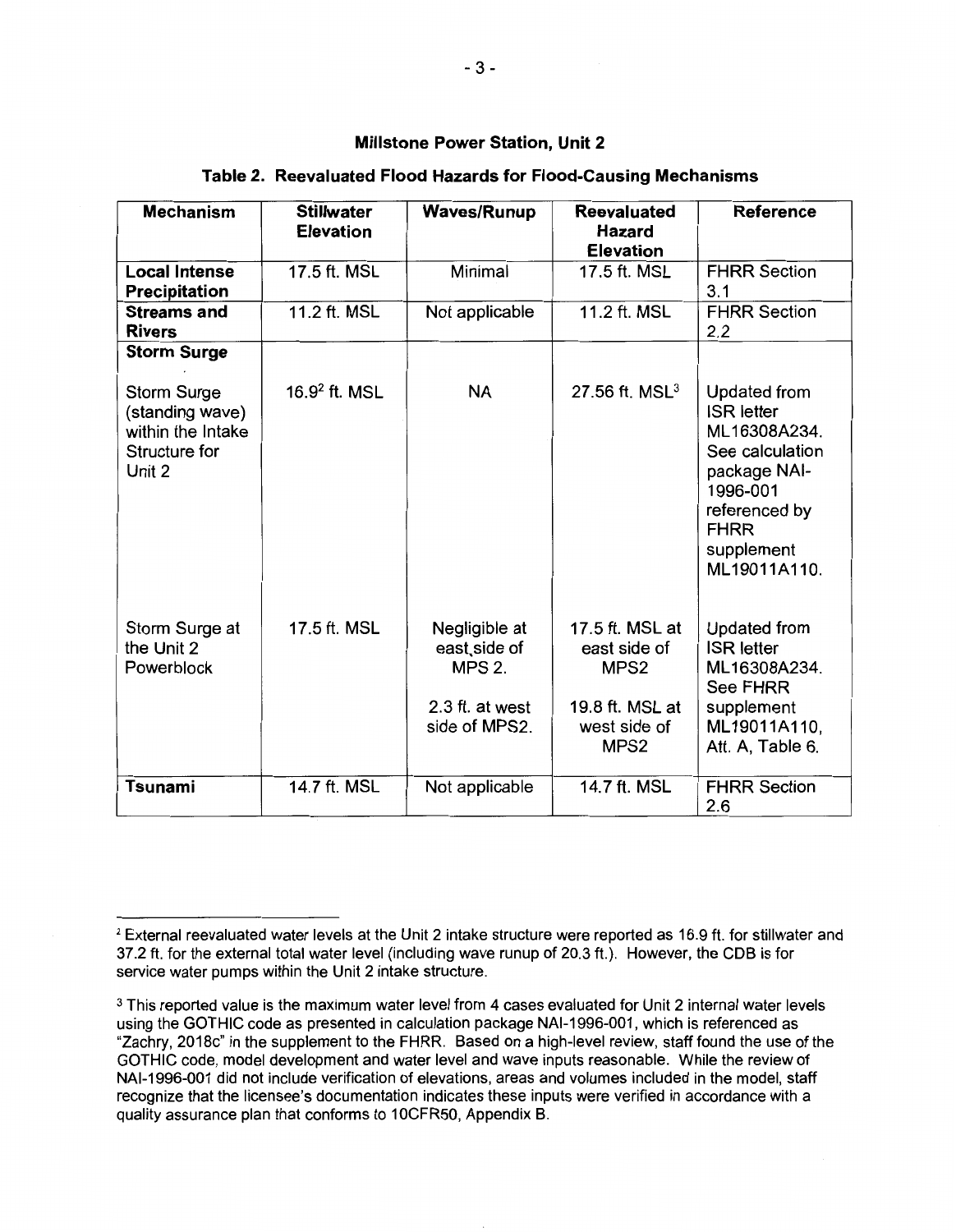# **Table 1. Current Design Basis Flood Hazards**

| <b>Mechanism</b>                                                 | <b>Stillwater</b><br><b>Elevation</b> | <b>Waves/Runup</b> | Design<br><b>Basis</b><br><b>Flood</b><br>Hazard<br><b>Elevation</b> | <b>Reference</b>                    |
|------------------------------------------------------------------|---------------------------------------|--------------------|----------------------------------------------------------------------|-------------------------------------|
| <b>Local Intense</b><br><b>Precipitation</b>                     |                                       |                    |                                                                      |                                     |
| <b>RWST/SIL Enclosure</b>                                        | 24.9 ft. MSL                          | Minimal            | 24.9 ft.<br><b>MSL</b>                                               | FHRR Table 1.2-3<br>and Table 3.0-3 |
| <b>Demineralized Water</b><br><b>Storage Tank Block</b><br>House | 24.9 ft. MSL                          | Minimal            | 24.9 ft.<br><b>MSL</b>                                               | FHRR Table 1.2-3                    |
| <b>Fuel Building</b>                                             | 24.9 ft. MSL                          | Minimal            |                                                                      | FHRR Table 1.2-3                    |
| <b>Auxiliary Building Door</b><br>$A-24-6$                       | 24.9 ft. MSL                          | Minimal            | 24.9 ft.<br><b>MSL</b>                                               | FHRR Table 3.0-3                    |
| <b>Engineered Safety</b><br><b>Features Building</b>             | 24.9 ft. MSL                          | Minimal            | 24.9 ft.<br><b>MSL</b>                                               | FHRR Table 1.2-3                    |
| Hydrogen Recombiner<br><b>Building</b>                           | 24.9 ft. MSL                          | Minimal            | 24.9 ft.<br><b>MSL</b>                                               | FHRR Table 1.2-3                    |
| <b>Main Steam Valve</b><br><b>Building</b>                       | 24.9 ft. MSL                          | Minimal            |                                                                      | FHRR Table 1.2-3                    |
| <b>Emergency Generator</b><br>Enclosure                          | 24.3 ft. MSL                          | Minimal            | 24.9 ft.<br><b>MSL</b>                                               | FHRR Table 1.2-3                    |
| <b>Auxiliary Building Door</b><br>$A - 24 - 1$                   | 24.9 ft. MSL                          | <b>Minimal</b>     | 24.9 ft.<br><b>MSL</b>                                               | FHRR Table 3.0-3                    |
| <b>Control Building</b>                                          | 24.3 ft. MSL                          | Minimal            | 24.3 ft<br>.MSL                                                      | FHRR Table 1.2-2                    |
|                                                                  |                                       |                    | 24.9 ft.<br><b>MSL</b>                                               |                                     |
|                                                                  |                                       |                    | 24.3 ft.<br><b>MSL</b>                                               |                                     |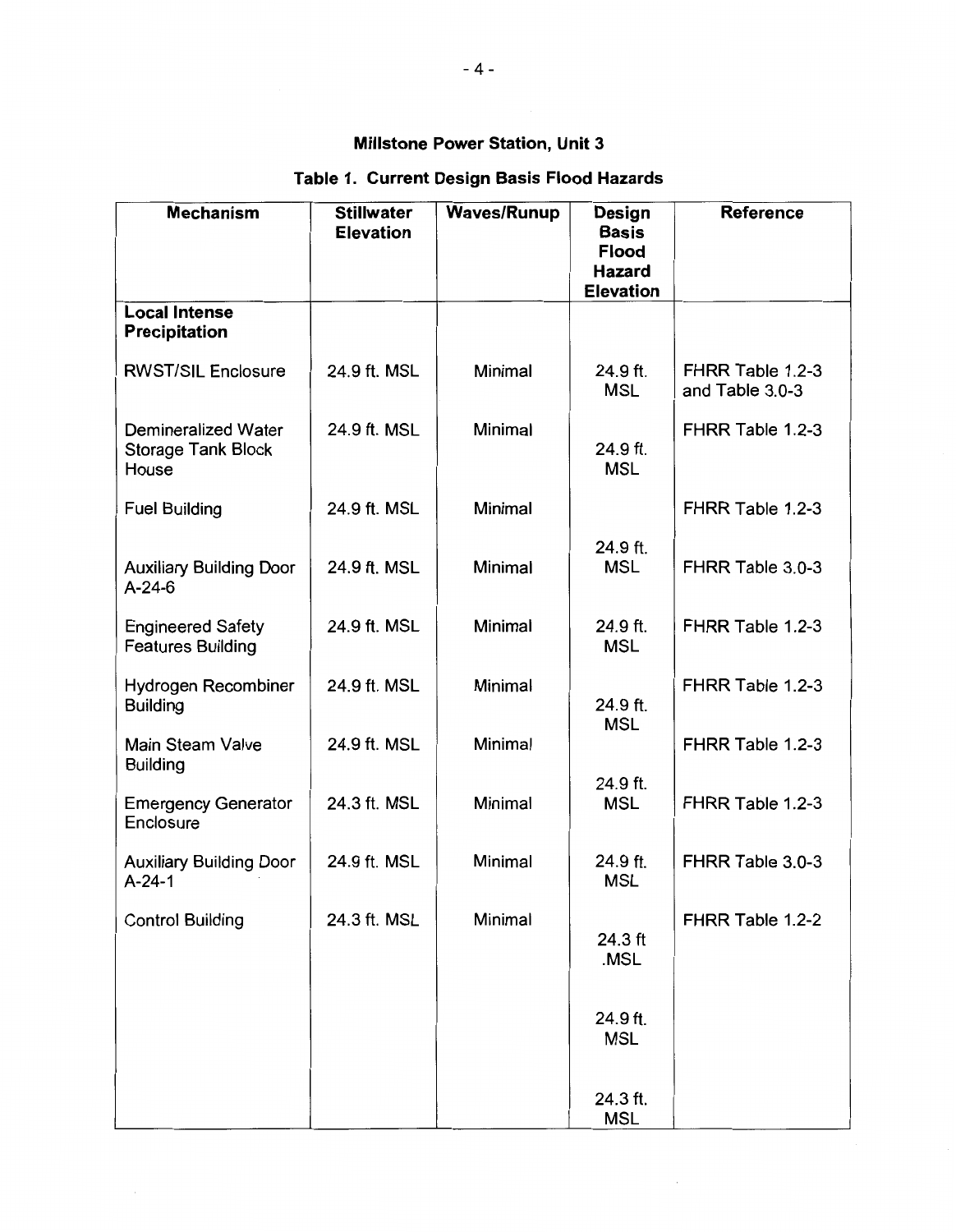| <b>Streams and Rivers</b>                                                                        | No Impact<br>on the Site<br>Identified | No Impact<br>on the Site<br>Identified | No Impact<br>on the Site<br>Identified | FHRR Section 1.2-2                                                                                                                                                                                |
|--------------------------------------------------------------------------------------------------|----------------------------------------|----------------------------------------|----------------------------------------|---------------------------------------------------------------------------------------------------------------------------------------------------------------------------------------------------|
| <b>Failure of Dams and</b><br><b>Onsite Water</b><br><b>Control/Storage</b><br><b>Structures</b> | Not Included<br>in DB                  | Not Included in<br><b>DB</b>           | <b>Not</b><br>Included in<br><b>DB</b> | <b>FHRR Sections</b><br>2.3.3 and 3.3                                                                                                                                                             |
| <b>Storm Surge</b>                                                                               |                                        |                                        |                                        |                                                                                                                                                                                                   |
| Storm Surge at<br>Seaward Wall of Intake<br><b>Structure for Unit 3</b>                          | 19.7 ft. MSL                           | $21.5$ ft.                             | 41.2 ft.<br><b>MSL</b>                 | <b>FHRR Section 3.9</b><br>and Table 3.0-2.<br>Updated from ISR<br>letter<br>ML16308A234. See<br><b>FHRR</b> supplement<br>ML19011A110, Att.<br>A Table 7                                         |
| Storm Surge at the Unit<br>3 Powerblock                                                          | 19.7 ft. MSL                           | 4.1 ft.                                | 23.8 ft.<br><b>MSL</b>                 | <b>FHRR Sections 1.5</b><br>and 3.9. FHRR<br>Tables 1.2-2 and<br>$3.0 - 2.$<br><b>Updated from ISR</b><br>letter<br>ML16308A234. See<br><b>FHRR supplement</b><br>ML19011A110, Att.<br>A Table 7. |
| <b>Seiche</b>                                                                                    | No Impact on<br>the Site<br>Identified | No Impact on<br>the Site<br>Identified | No Impact<br>on the Site<br>Identified | FHRR Table 1.2-2                                                                                                                                                                                  |
| Tsunami                                                                                          | Not included<br>in DB                  | Not included in<br>DB                  | Not<br>included in<br>DB               | FHRR Table 1.2-2                                                                                                                                                                                  |
| <b>Ice-Induced Flooding</b>                                                                      | No Impact on<br>the Site<br>Identified | No Impact on<br>the Site<br>Identified | No Impact<br>on the Site<br>Identified | FHRR Table 1.2-2                                                                                                                                                                                  |
| <b>Channel</b><br><b>Migrations/Diversion</b>                                                    | No Impact on<br>the Site<br>Identified | No Impact on<br>the Site<br>Identified | No Impact<br>on the Site<br>Identified | FHRR Table 1.2-2                                                                                                                                                                                  |

 $\frac{1}{2}$  .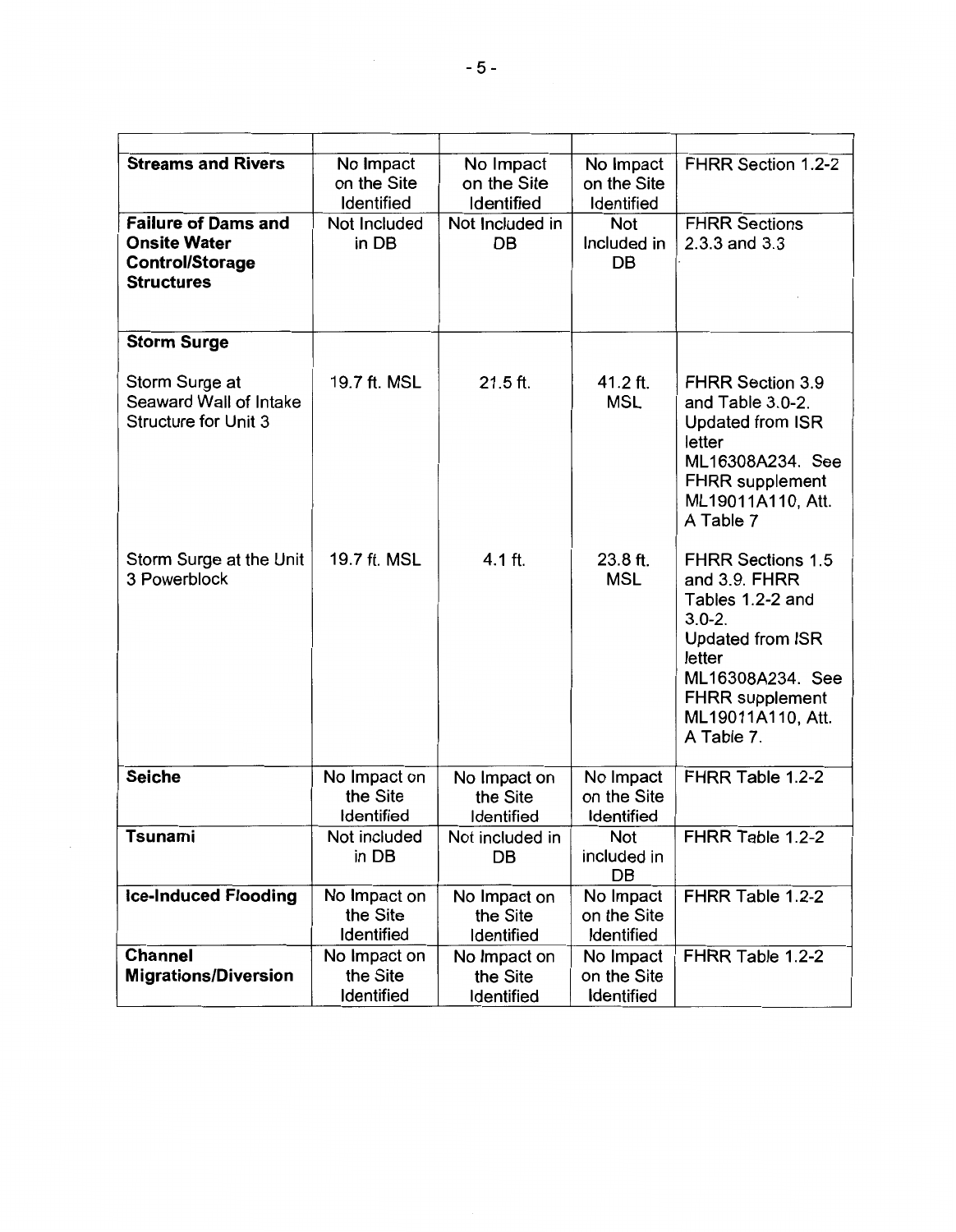| <b>Mechanism</b>                                                    | <b>Stillwater</b><br><b>Elevation</b> | <b>Waves/Runup</b> | <b>Reevaluated</b><br>Hazard<br><b>Elevation</b> | <b>Reference</b>                                                                                                      |
|---------------------------------------------------------------------|---------------------------------------|--------------------|--------------------------------------------------|-----------------------------------------------------------------------------------------------------------------------|
| <b>Streams and</b><br><b>Rivers</b>                                 | 11.2 ft. MSL                          | Not applicable     | 11.2 ft. MSL                                     | <b>FHRR Section</b><br>2.2                                                                                            |
| <b>Storm Surge</b>                                                  |                                       |                    |                                                  |                                                                                                                       |
| Storm Surge at<br>Seaward Wall of<br>Intake Structure<br>for Unit 3 | 17.1 ft. MSL                          | $25.5$ ft.         | 42.6 ft. MSL                                     | <b>Updated from</b><br><b>ISR</b> letter<br>ML16308A234.<br>See FHRR<br>supplement<br>ML19011A110,<br>Att. A Table 7  |
| Storm Surge at<br>the Unit 3<br>Powerblock                          | 17.7 ft. MSL                          | $4.5$ ft.          | 22.2 ft. MSL <sup>4</sup>                        | Updated from<br><b>ISR letter</b><br>ML16308A234.<br><b>See FHRR</b><br>supplement<br>ML19011A110,<br>Att. A Table 7. |
| Tsunami                                                             | 14.7 ft. MSL                          | Not applicable     | 14.7 ft. MSL                                     | <b>FHRR Section</b><br>2.6                                                                                            |

# **Table 2. Reevaluated Flood Hazards for Flood-Causing Mechanisms**

<sup>4</sup>The reevaluated total water level for the Unit 3 powerblock is below the site grade of 24 ft. MSL.